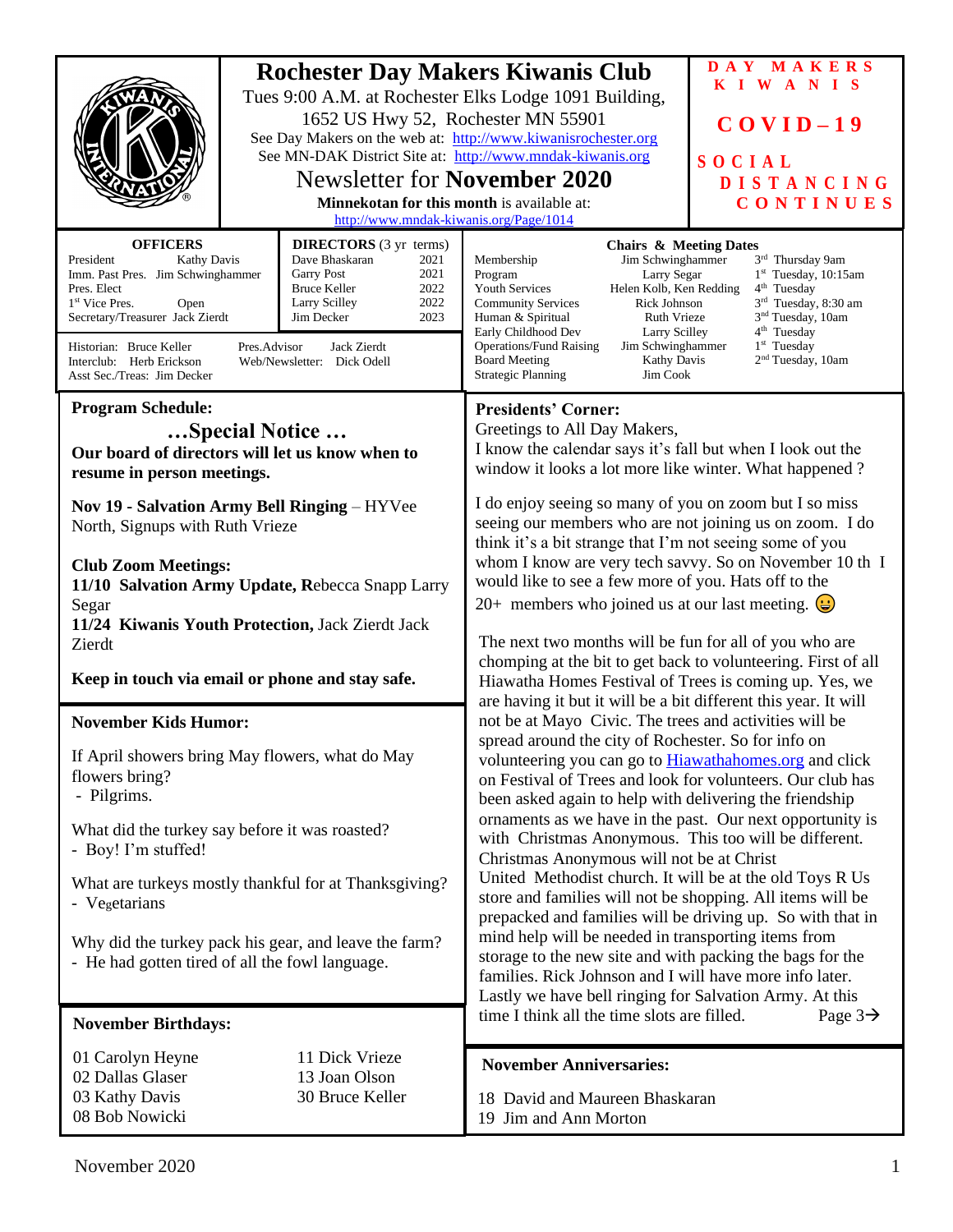| <b>Treasurer's Report - 10/01/2020</b>                                                                                                                                                      | October 13, 2020<br><b>BOARD MEETING:</b>                                                                                                                                                                                                                                                                                                                                                                                            |  |
|---------------------------------------------------------------------------------------------------------------------------------------------------------------------------------------------|--------------------------------------------------------------------------------------------------------------------------------------------------------------------------------------------------------------------------------------------------------------------------------------------------------------------------------------------------------------------------------------------------------------------------------------|--|
| <b>Bank Balance 09/29/2020:</b><br>\$25,052.47                                                                                                                                              | Kathy called the ZOOM Board meeting to order at 10:05<br>AM.                                                                                                                                                                                                                                                                                                                                                                         |  |
| \$6,741.47<br><b>Administrative Account</b><br>\$10,665.86<br>Service Account<br>\$7,645.14<br><b>Charitable Account</b><br><b>Total Membership</b><br>46<br><b>Jack Zierdt</b> , Treasurer | <b>Board Members/Committee Chairs Present:</b><br>Rick<br>Johnson, Jack Zierdt, Dave Bhaskaran, Jim Cook, Garry<br>Post, Kathy Davis, Larry Scilley, Ruth Vrieze, Bruce<br>Keller, Jim Decker,<br>Board Members/Committee Chairs Absent:, Larry<br>Segar, Ken Reding, Dick Vrieze, Helen Kolb, Jim<br>Schwinghammer                                                                                                                  |  |
| <b>Children's Fund:</b><br><b>Amazon Smile Program</b>                                                                                                                                      | <b>Others Present:</b> None                                                                                                                                                                                                                                                                                                                                                                                                          |  |
| When you shop this fall, remember the Amazon Smile<br>Program for boosting our fundraising projects.                                                                                        | <b>Additions and Corrections to Minutes of Previous</b><br>Garry Post moved and Dave Bhaskaran<br><b>Meeting:</b><br>seconded to approve the minutes from the September 8th<br>Board Meeting. Approved                                                                                                                                                                                                                               |  |
| https://smile.amazon.com/gp/chpf/homepage?orig=%2F                                                                                                                                          | Treasurer's Report for September 30, 2020:<br>The                                                                                                                                                                                                                                                                                                                                                                                    |  |
| Same products, same prices, same service. Amazon<br>donates 0.5% of the price of eligible purchases.                                                                                        | printed report was sent out to all board members preceding<br>the meeting. Following discussion the report was filed as<br>sent out. Approved<br><b>UNFINISHED BUSINESS:</b><br>We will continue to hold our meetings via Zoom through<br>the end of December 2020. We will poll the membership<br>as to their feeling of attending meetings in person with<br>hybrid for those that do not feel comfortable attending in<br>person. |  |
| What a good fundraising opportunity for our Kiwanis<br>Clubs. Check it out at the web site shown above.                                                                                     |                                                                                                                                                                                                                                                                                                                                                                                                                                      |  |
| <b>Herb Erickson and Dick Odell</b>                                                                                                                                                         |                                                                                                                                                                                                                                                                                                                                                                                                                                      |  |
| Day Makers ZOOM Meeting:<br>Nov 10 <sup>th</sup> - Day Makers Kiwanis Club Meeting<br>09:00 AM Central Time                                                                                 |                                                                                                                                                                                                                                                                                                                                                                                                                                      |  |
| shttps://us02web.zoom.us/j/83336992870?pwd=UXJSd<br>mFOVk01MVFpakdMejNnT25KZz09<br>Meeting ID: 833 3699 2870, Passcode: goblue                                                              | <b>NEW BUSINESS:</b><br>Dave Bhaskaran moved that we allow our members the<br>opportunity to count the time that they pick up trash on<br>their neighborhood walks as service hours. Jim Decker                                                                                                                                                                                                                                      |  |
| Nov 24 <sup>th</sup> - Day Makers Kiwanis Club Meeting<br>09:00 AM Central Time<br>https://us02web.zoom.us/j/87298145214?pwd=anpwQ2<br>M0cGYvODFxejJUdVBCeFlqQT09                           | seconded the motion that in this time of COVID 19 we<br>need to do whatever we can to help out our community and<br>members. Approved                                                                                                                                                                                                                                                                                                |  |
| Meeting ID: 872 9814 5214<br>Passcode: goblue                                                                                                                                               | It was brought to the attention of the board that we are                                                                                                                                                                                                                                                                                                                                                                             |  |
| David Bhaskaran                                                                                                                                                                             | starting the 2020-2021 Kiwanis Year with 46 members.                                                                                                                                                                                                                                                                                                                                                                                 |  |
|                                                                                                                                                                                             | Ruth Vrieze reported on the Salvation Army Bell Ringing<br>for 2020. We have 4 dates that we are scheduled for the<br>Day Makers Kiwanis Club to ring bells at Hy Vee North.                                                                                                                                                                                                                                                         |  |
| <b>Think About It:</b><br><b>Anonymous Authors</b>                                                                                                                                          | We are scheduled for November 19th; December 3rd; 10th<br>and $17th$ for 2 shifts of 2 hours each from 3 to 5 and 5 to 7.<br>The December $3rd$ slots are already filled by Dave &<br>Maureen Bhaskaran and Rick & Sue Johnson.                                                                                                                                                                                                      |  |
| Maturity is the ability to stand for a lot and fall for little.                                                                                                                             |                                                                                                                                                                                                                                                                                                                                                                                                                                      |  |
| He who throws mud loses ground                                                                                                                                                              | Kathy adjourned the meeting at 11:11 AM                                                                                                                                                                                                                                                                                                                                                                                              |  |
| We don't know how strong we really are until we are<br>tested.<br><b>Beverly Livesay</b>                                                                                                    | <b>Jack Zierdt</b><br>Secretary/Treasurer                                                                                                                                                                                                                                                                                                                                                                                            |  |
|                                                                                                                                                                                             |                                                                                                                                                                                                                                                                                                                                                                                                                                      |  |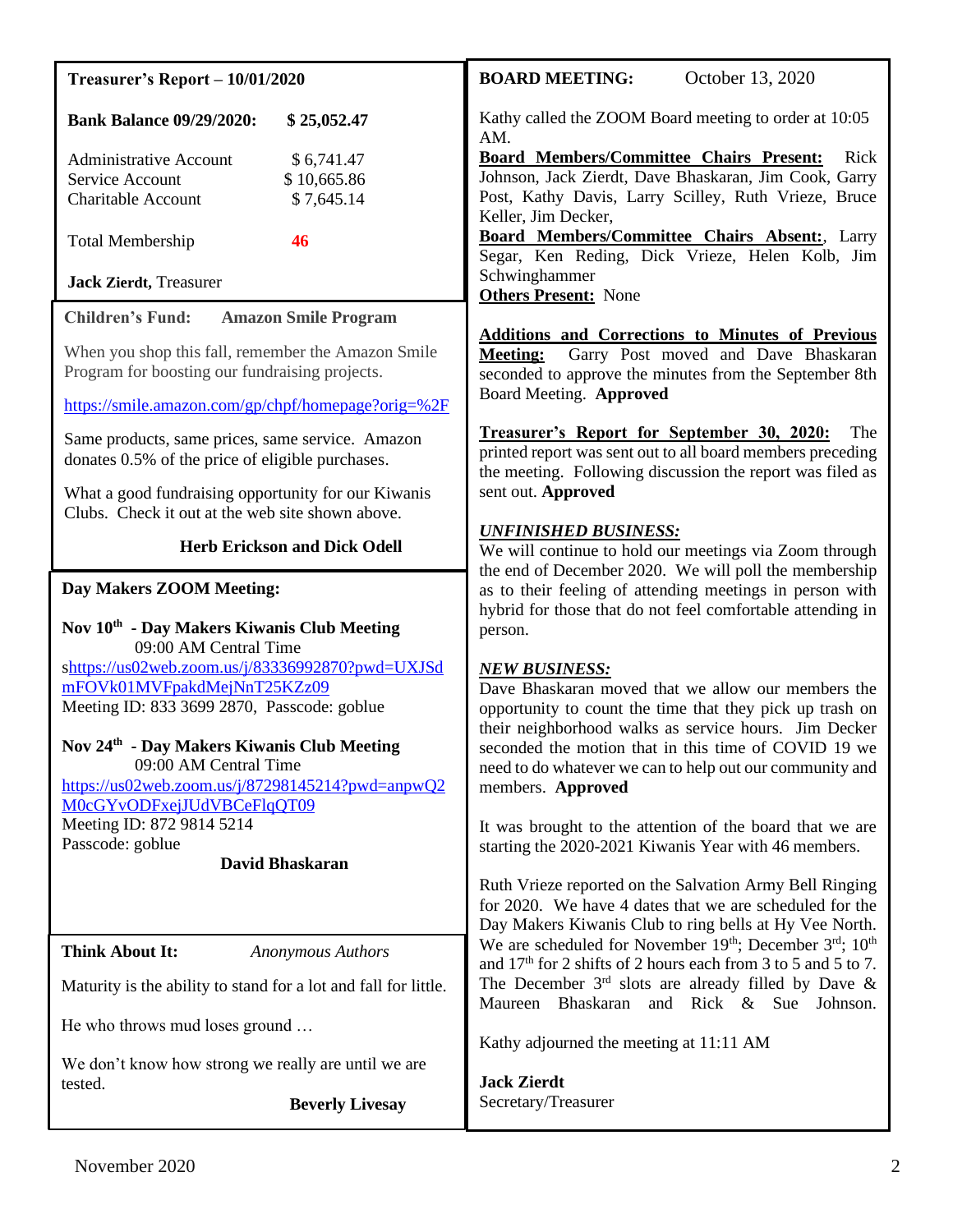## **Kiwanis Day Makers Club Dues:**

November is the  $2<sup>nd</sup>$  month of the  $1<sup>st</sup>$  quarter of the new Kiwanis year. Therefore, the 1<sup>st</sup> quarter (Oct, Nov, Dec) dues are now payable. Please send your check for the  $1<sup>st</sup>$  quarter dues to Jack.

The dues are as follows: Regular Membership \$45.00 @quarter; Spouse Membership \$25.00 @quarter and Life Membership \$35.00 @quarter.



**Jack Zierdt** DM Treasurer

### **Christmas Anonymous Update:**

As I mentioned last month, our involvement will be reduced this year but still critical. Presently, there are two main days we will be involved. On **Nov. 30th** we will haul material from storage lockers to Toys-R-Us. Sentenced-to-Serve is not available this year, but the Grizzlies hockey team will help. Because they practice in the morning, we will begin at 1:00pm at the storage lockers.

Olmsted County sheriffs are bringing the fair board tables to Toys-R-Us in their trailer. We will reverse the process on **Dec. 14th** at 1:00pm, starting at Toys-R-Us.

This year, no school pick-up, minimal table help, no food to unload, no fruit, and no bikes to handle.

One still unanswered question is the KTTC toy drive. This is KTTC's project and in the past people brought donations to KTTC during the Saturday prior to store day and that night we would help unload at CUMC. This year they will be promoting people to make donations to Target, either online or in person (in person means toys must be quarantined for a few days).

There is still some question as to how items will move from Target (both North and South) to Toys-R-Us, details as of now are unclear. So, with no chance to have sign up sheets we will ask that you check your schedules and let me know if you can help. It will be greatly appreciated.

**Rick Johnson**

#### **Salvation Army Bell Ringing:**

After one year of not doing Salvation Army Bell Ringing, our Club has once again volunteered to do this enjoyable and worthy project. Since Shopko Stores have closed, we are assigned to ring bells at HY-VEE NORTH on 37<sup>th</sup> Street.

We chose Thursdays and have had good sign ups thus far. We need two people for each slot. I will list the open slots available at this time. Thursday, November 19, 5-7 p.m., Thursday, Dec. 10. 5-7 p.m. (only one person needed yet), Thursday, Dec. 17, 5-7 pm.

We are required to wear masks and gloves (our own winter gloves or rubber gloves). We are asked to wipe down the kettle often with Chlorox wipes that will be provided. Aprons and bells are in a backpack beneath the kettle. Return these to the backpack unless the next bell ringers have arrived.

We have a nice laminated sign indicating that the current ringers are from the Rochester Day Makers' Kiwanis Club which we will display during each of our sessions.

If you are able to help with this project, please e-mail me at [<r.rvrieze@charter.net>](mailto:r.rvrieze@charter.net) or call me at 507/252-8529 or cell: 507/951-3195. Thanks so much for those of you who have already signed up for this.

#### **Ruth Vrieze**

**President's Corner:** Continued from page 1

I know this was a long paragraph but I wanted you to know there is lots for us to do. All of these activities are in accordance with social distancing guidelines. So sign up and get your hours to Jack  $\bigoplus$ 

I've been visiting some of the other clubs in the last few weeks and some are zooming and some are in person. It's been very interesting to see how they do their meetings. Let's have some inner clubs and go visit them.

I was hoping to have us try a hybrid meeting in January but the more I thought about it I realized how cold and snowy it is , so we will wait to start doing hybrid meetings.

We have now finished our first month in our Kiwanis year in a very pandemic year , yes we will survive and Carry On !!! I'm so thankful to be a part of this wonderful club !!!!!

### **Kathy Davis**, President